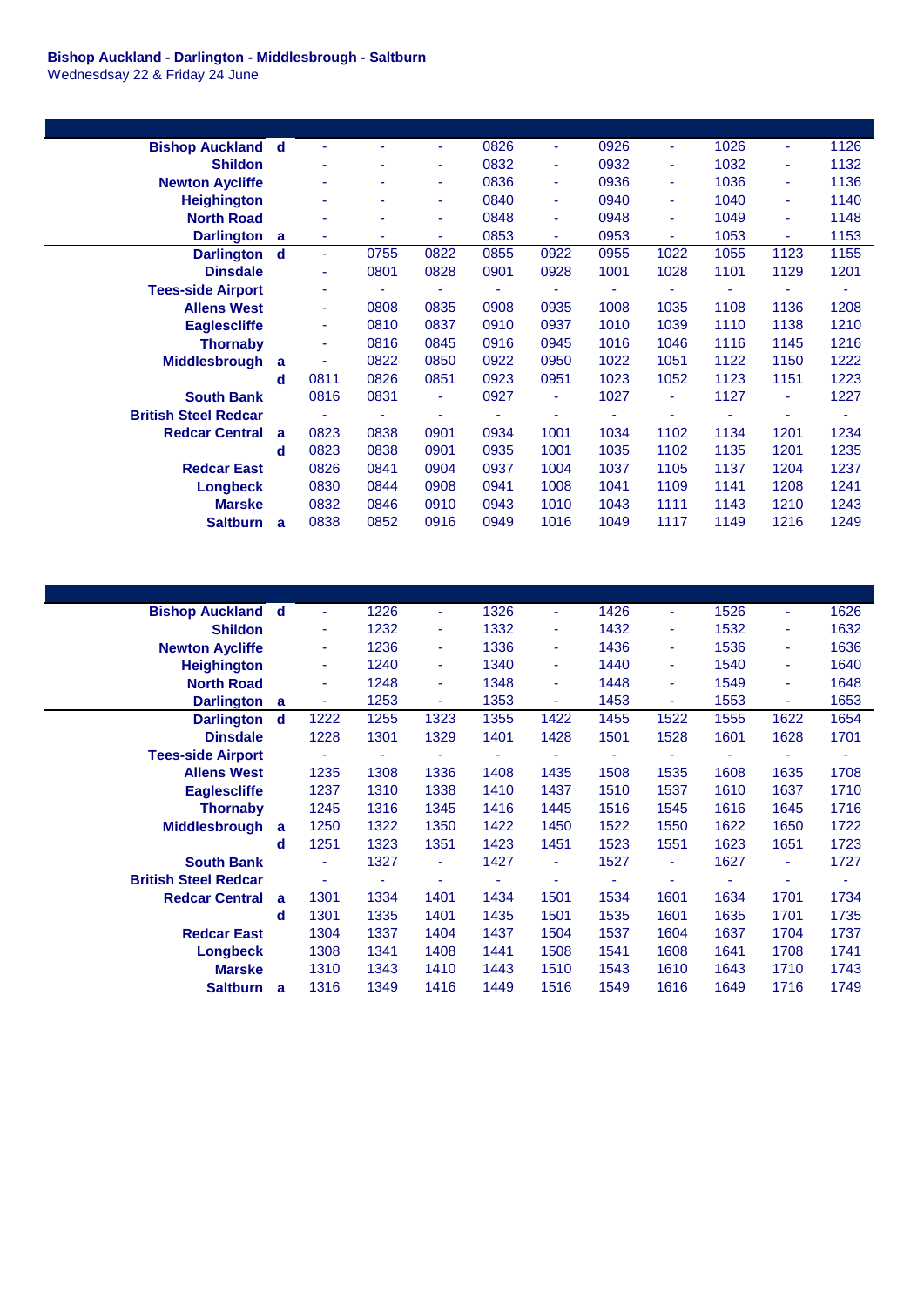| <b>Bishop Auckland</b>      | - d      | ÷    | 1726 | ٠    | 1826 | ٠    | 1926 | ٠    | 2026 | 2126 | ٠    |
|-----------------------------|----------|------|------|------|------|------|------|------|------|------|------|
| <b>Shildon</b>              |          | ٠    | 1732 | ٠    | 1832 | ٠    | 1932 | ٠    | 2031 | 2132 | ٠    |
| <b>Newton Aycliffe</b>      |          | ٠    | 1736 | ٠    | 1836 | ٠    | 1936 | ٠    | 2036 | 2136 | ٠    |
| <b>Heighington</b>          |          | ٠    | 1740 | ÷.   | 1840 | ٠    | 1940 | ٠    | 2040 | 2140 | ٠    |
| <b>North Road</b>           |          | ٠    | 1748 | ٠    | 1848 | ٠    | 1948 | ٠    | 2048 | 2148 | ٠    |
| <b>Darlington</b>           | <b>a</b> | ٠    | 1753 | ٠    | 1853 | ٠    | 1953 | ٠    | 2053 | 2153 | ٠    |
| <b>Darlington</b>           | d        | 1722 | 1754 | 1822 | 1855 | 1922 | 1955 | 2022 | 2055 | 2155 | 2240 |
| <b>Dinsdale</b>             |          | 1728 | 1801 | 1828 | 1901 | 1928 | 2001 | 2028 | 2101 | 2201 | 2246 |
| <b>Tees-side Airport</b>    |          | ۰    |      |      |      |      |      |      |      |      |      |
| <b>Allens West</b>          |          | 1735 | 1808 | 1835 | 1908 | 1935 | 2008 | 2035 | 2108 | 2208 | 2253 |
| <b>Eaglescliffe</b>         |          | 1737 | 1810 | 1837 | 1910 | 1937 | 2010 | 2037 | 2110 | 2210 | 2255 |
| <b>Thornaby</b>             |          | 1745 | 1817 | 1845 | 1916 | 1945 | 2016 | 2045 | 2116 | 2216 | 2301 |
| <b>Middlesbrough</b>        | a        | 1750 | 1825 | 1850 | 1922 | 1950 | 2022 | 2050 | 2122 | 2222 | 2307 |
|                             | d        | 1751 | 1826 | 1851 | 1923 | 1951 | 2023 | 2051 | 2123 | 2223 | ٠    |
| <b>South Bank</b>           |          | ä,   | 1831 | ٠    | 1927 | ÷    | 2027 | ٠    | 2127 | 2227 | ٠    |
| <b>British Steel Redcar</b> |          | ۰    |      |      |      |      | ۰    | ٠    |      |      | ٠    |
| <b>Redcar Central</b>       | a        | 1801 | 1838 | 1901 | 1934 | 2001 | 2034 | 2101 | 2134 | 2234 | ٠    |
|                             | d        | 1801 | 1838 | 1901 | 1935 | 2001 | 2035 | 2101 | 2135 | 2235 | ÷    |
| <b>Redcar East</b>          |          | 1804 | 1841 | 1904 | 1937 | 2004 | 2037 | 2104 | 2137 | 2237 | ٠    |
| Longbeck                    |          | 1808 | 1845 | 1908 | 1941 | 2008 | 2041 | 2108 | 2141 | 2241 | ٠    |
| <b>Marske</b>               |          | 1810 | 1847 | 1910 | 1943 | 2010 | 2043 | 2110 | 2143 | 2243 | ٠    |
| <b>Saltburn</b>             | a        | 1816 | 1853 | 1916 | 1949 | 2016 | 2049 | 2116 | 2149 | 2249 | ۰    |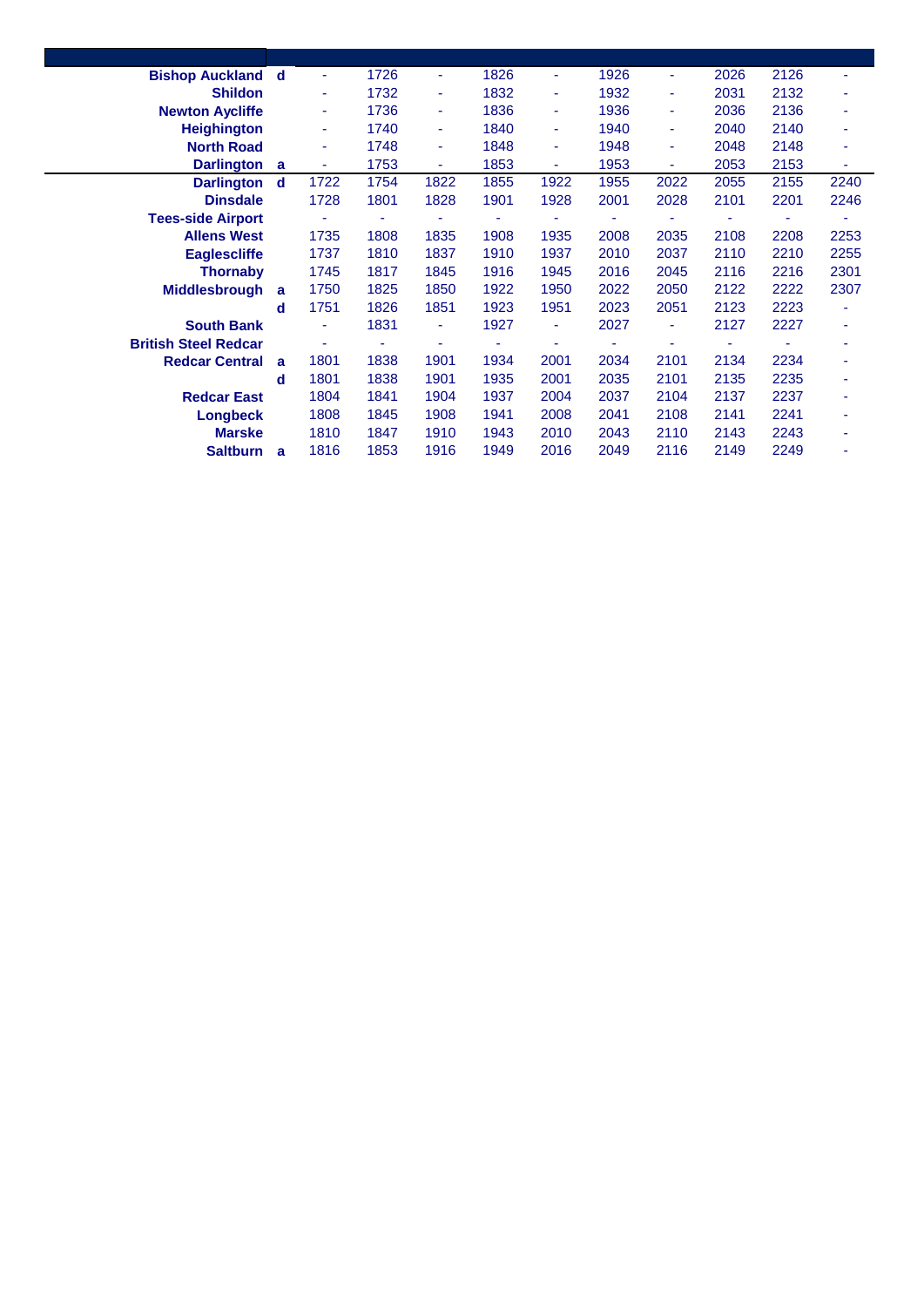## **Saltburn - Middlesbrough - Darlington - Bishop Auckland** Wednesday 22 & Friday 24 June

|                             |   |      |      |      | $\mathsf{N}$ |      |      |      |      |      |      |
|-----------------------------|---|------|------|------|--------------|------|------|------|------|------|------|
| Saltburn d                  |   |      | ٠    | 0859 | 0908         | 0922 | 0959 | 1022 | 1059 | 1122 | 1159 |
| <b>Marske</b>               |   |      | ٠    | 0904 | 0913         | 0927 | 1004 | 1027 | 1104 | 1127 | 1204 |
| <b>Longbeck</b>             |   |      | ٠    | 0906 | 0915         | 0929 | 1006 | 1029 | 1106 | 1129 | 1206 |
| <b>Redcar East</b>          |   |      | ۰    | 0909 | 0918         | 0932 | 1009 | 1032 | 1109 | 1132 | 1209 |
| <b>Redcar Central</b>       | a |      | ۰    | 0911 | 0920         | 0934 | 1011 | 1034 | 1111 | 1134 | 1211 |
|                             | d | ٠    | ٠    | 0912 | 0921         | 0935 | 1012 | 1035 | 1112 | 1135 | 1212 |
| <b>British Steel Redcar</b> |   |      | ۰    |      | ٠            |      |      |      |      | ۰    |      |
| <b>South Bank</b>           |   |      | ٠    | 0919 | ٠            | ٠    | 1019 | ٠    | 1119 | ä,   | 1219 |
| <b>Middlesbrough</b>        | a |      | ۰    | 0925 | 0933         | 0946 | 1025 | 1047 | 1125 | 1146 | 1225 |
|                             | d | ٠    | 0825 | 0925 | ÷            | 0947 | 1025 | 1047 | 1125 | 1147 | 1225 |
| <b>Thornaby</b>             |   | ٠    | 0831 | 0931 | ٠            | 0952 | 1031 | 1052 | 1131 | 1152 | 1231 |
| <b>Eaglescliffe</b>         |   | ٠    | 0836 | 0936 | ٠            | 0957 | 1036 | 1057 | 1136 | 1157 | 1236 |
| <b>Allens West</b>          |   | ٠    | 0839 | 0939 | ÷            | 1000 | 1039 | 1100 | 1139 | 1200 | 1239 |
| <b>Tees-side Airport</b>    |   |      |      |      | ٠            |      |      |      |      |      |      |
| <b>Dinsdale</b>             |   |      | 0845 | 0945 | ٠            | 1006 | 1045 | 1106 | 1145 | 1206 | 1245 |
| <b>Darlington</b>           | a | ٠    | 0853 | 0953 | ٠            | 1016 | 1053 | 1116 | 1153 | 1216 | 1253 |
| <b>Darlington</b>           | d | 0756 | 0855 | 0955 | ÷            | ٠.   | 1055 | ٠    | 1155 | ÷    | 1255 |
| <b>North Road</b>           |   | 0759 | 0858 | 0958 | ٠            | ٠    | 1058 | ٠    | 1158 | ٠    | 1258 |
| <b>Heighington</b>          |   | 0808 | 0907 | 1007 | ٠            | ٠    | 1107 | ٠    | 1207 | ٠    | 1307 |
| <b>Newton Aycliffe</b>      |   | 0811 | 0910 | 1010 | ٠            | ۰.   | 1110 | ٠    | 1210 | ٠    | 1310 |
| <b>Shildon</b>              |   | 0816 | 0915 | 1015 | ٠            | ٠    | 1115 | ٠    | 1215 | ٠    | 1315 |
| <b>Bishop Auckland</b>      | a | 0822 | 0921 | 1021 |              | ٠    | 1121 | ٠    | 1221 | ٠    | 1321 |

| <b>Saltburn</b>             | d           | 1222                     | 1259 | 1322 | 1359 | 1422 | 1459 | 1522 | 1559 | 1622 | 1659 |
|-----------------------------|-------------|--------------------------|------|------|------|------|------|------|------|------|------|
| <b>Marske</b>               |             | 1227                     | 1304 | 1327 | 1404 | 1427 | 1504 | 1527 | 1604 | 1627 | 1704 |
| <b>Longbeck</b>             |             | 1229                     | 1306 | 1329 | 1406 | 1429 | 1506 | 1529 | 1606 | 1629 | 1706 |
| <b>Redcar East</b>          |             | 1232                     | 1309 | 1332 | 1409 | 1432 | 1509 | 1532 | 1609 | 1632 | 1709 |
| <b>Redcar Central</b>       | a           | 1234                     | 1311 | 1334 | 1411 | 1434 | 1511 | 1534 | 1611 | 1634 | 1711 |
|                             | d           | 1235                     | 1312 | 1335 | 1412 | 1435 | 1512 | 1535 | 1612 | 1635 | 1712 |
| <b>British Steel Redcar</b> |             |                          |      |      | ٠    | ٠    |      | ٠    |      | ٠    | ٠    |
| <b>South Bank</b>           |             | $\overline{\phantom{a}}$ | 1319 | ٠    | 1419 | Ξ    | 1519 | Ξ    | 1619 | ä,   | 1719 |
| <b>Middlesbrough</b>        | a           | 1246                     | 1325 | 1346 | 1425 | 1446 | 1525 | 1546 | 1625 | 1646 | 1725 |
|                             | d           | 1247                     | 1325 | 1347 | 1425 | 1447 | 1525 | 1547 | 1625 | 1647 | 1725 |
| <b>Thornaby</b>             |             | 1252                     | 1331 | 1352 | 1431 | 1452 | 1531 | 1552 | 1631 | 1652 | 1731 |
| <b>Eaglescliffe</b>         |             | 1257                     | 1336 | 1357 | 1436 | 1457 | 1536 | 1557 | 1636 | 1657 | 1736 |
| <b>Allens West</b>          |             | 1300                     | 1339 | 1400 | 1439 | 1500 | 1539 | 1600 | 1639 | 1700 | 1739 |
| <b>Tees-side Airport</b>    |             |                          |      |      |      |      |      |      |      |      |      |
| <b>Dinsdale</b>             |             | 1306                     | 1345 | 1406 | 1445 | 1506 | 1545 | 1606 | 1645 | 1706 | 1745 |
| <b>Darlington</b>           | a           | 1316                     | 1353 | 1416 | 1453 | 1516 | 1553 | 1616 | 1653 | 1716 | 1753 |
| <b>Darlington</b>           | $\mathbf d$ | ÷.                       | 1355 | ÷.   | 1455 | ٠    | 1555 | ٠    | 1655 | ٠    | 1755 |
| <b>North Road</b>           |             | ٠                        | 1358 | ٠    | 1458 | ٠    | 1558 | ٠    | 1658 | ٠    | 1758 |
| <b>Heighington</b>          |             | ٠                        | 1407 | ٠    | 1507 | ٠    | 1607 | ٠    | 1707 | ٠    | 1807 |
| <b>Newton Aycliffe</b>      |             | ٠                        | 1410 | ٠    | 1510 | ٠    | 1610 | ٠    | 1710 | ٠    | 1810 |
| <b>Shildon</b>              |             | $\blacksquare$           | 1415 | ٠    | 1515 | ٠    | 1615 | ٠    | 1715 | ٠    | 1815 |
| <b>Bishop Auckland</b>      | a           | $\blacksquare$           | 1421 | ٠    | 1521 | ٠    | 1621 | ٠    | 1721 | ٠    | 1821 |